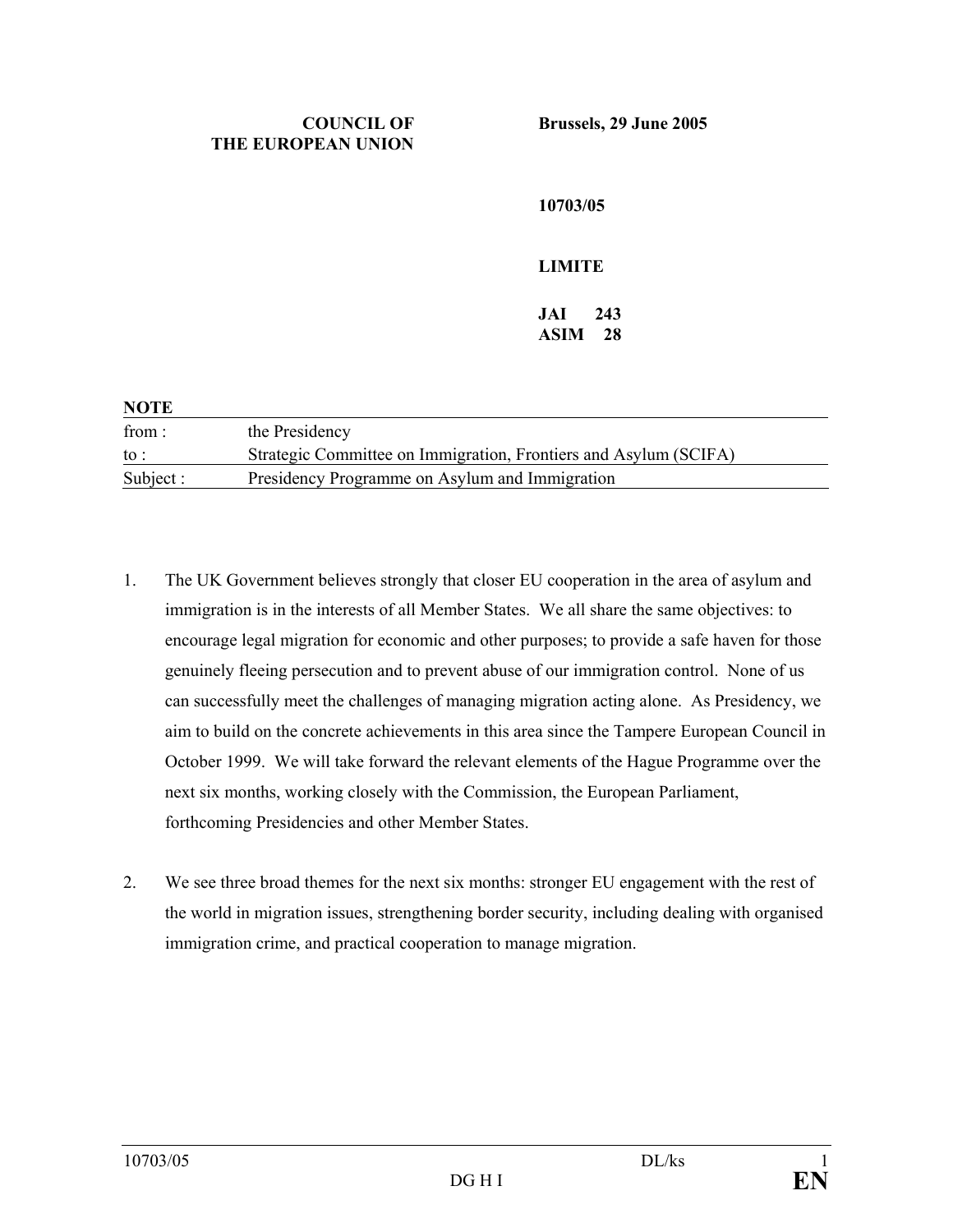## **A Stronger International Role**

- 3. Migration is, of its very nature, international. The European Union, acting collectively, has significant impact in the world. We want the EU to play a stronger role in managing migration internationally: by improving the capacity of developing countries to protect refugees in their regions of origin; ensuring that economic migration to developed countries is managed to complement, not damage, the needs of developing countries; working in partnership with the countries on the EU's eastern and southern borders to better control migration flows; and acting strongly against illegal immigration, in particular to discourage people from falling into the hands of organised traffickers and smugglers.
- 4. Over the next six months, we will:
	- Develop and implement action plans for partnership with key countries on the EU borders, to deal with migration flows across the Mediterranean and from the East;
	- Take forward the EU's role in providing regional protection, based on the forthcoming Commission communication on the subject, including resettlement of genuine refugees in the EU. We will also host a seminar on resettlement;
	- Lead discussion in the High Level Working Group on the links between migration and development, based on the forthcoming Commission's communication;
	- Support the Commission in concluding readmission agreements with a number of the EU's international partners and making substantial progress in negotiation of others.

## **Stronger Borders, including action against organised immigration crime**

5. The EU's borders need to be managed to ensure the smooth entry of legitimate travellers on the one hand and to prevent illegal immigration on the other. This is partly a matter of the physical border control, but it is also about the security of travel documents, visa issuing, acquiring and exchanging data on travellers with proper regard to data protection requirements, and effective arrangements for the return of immigration offenders. We also need to work to combat organised abuse of the border control and in particular to prevent people being facilitated into the EU for the purposes of exploitation.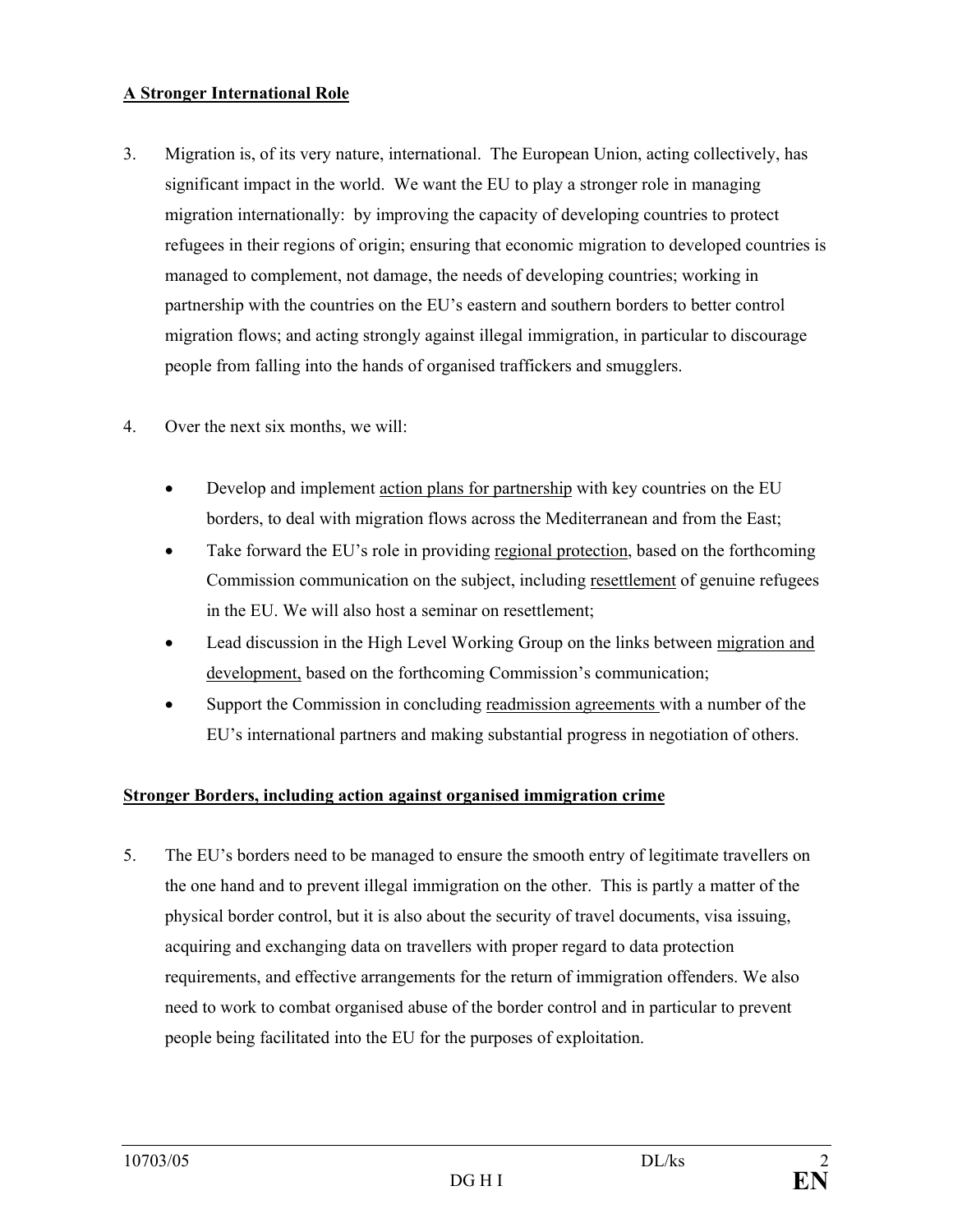- 6. Over the next six months, we will:
	- Support the new European Border Agency's (Frontex) efforts to set up its risk analysis function and structures for co-ordinating joint operational activity;
	- Take forward the work on security of travel documents, building on the measures agreed on biometrics in residence permits and passports and continuing to work towards a solution for biometrics in relation to visas. We will encourage cooperation on improving the security of national identity cards;
	- Make progress on the visa information system for exchanging data on Schengen visas that have been issued, refused and revoked, including working closely with the European Parliament on the VIS instrument. We will support the Commission in developing a road map for implementation.
	- Manage work on Schengen visa cooperation, including adjustments to the common visa list, visa facilitation and common visa application centres;
	- Hold seminars on the use of new detection technology and the use of passenger data for border control purposes;
	- Continue work, both within the Council and with the European Parliament, to make as much progress as possible on common arrangements for <u>local border traffic</u>;
	- Particularly encourage work on innovative solutions on air borders;
	- Take forward cooperation on the return of immigration offenders, including the forthcoming proposal from the Commission on minimum standards for returns and practical cooperation such as joint return flights.
	- Work with the Commission to develop a joint strategy to combat people trafficking, as well as supporting operational activities to combat organised immigration crime.